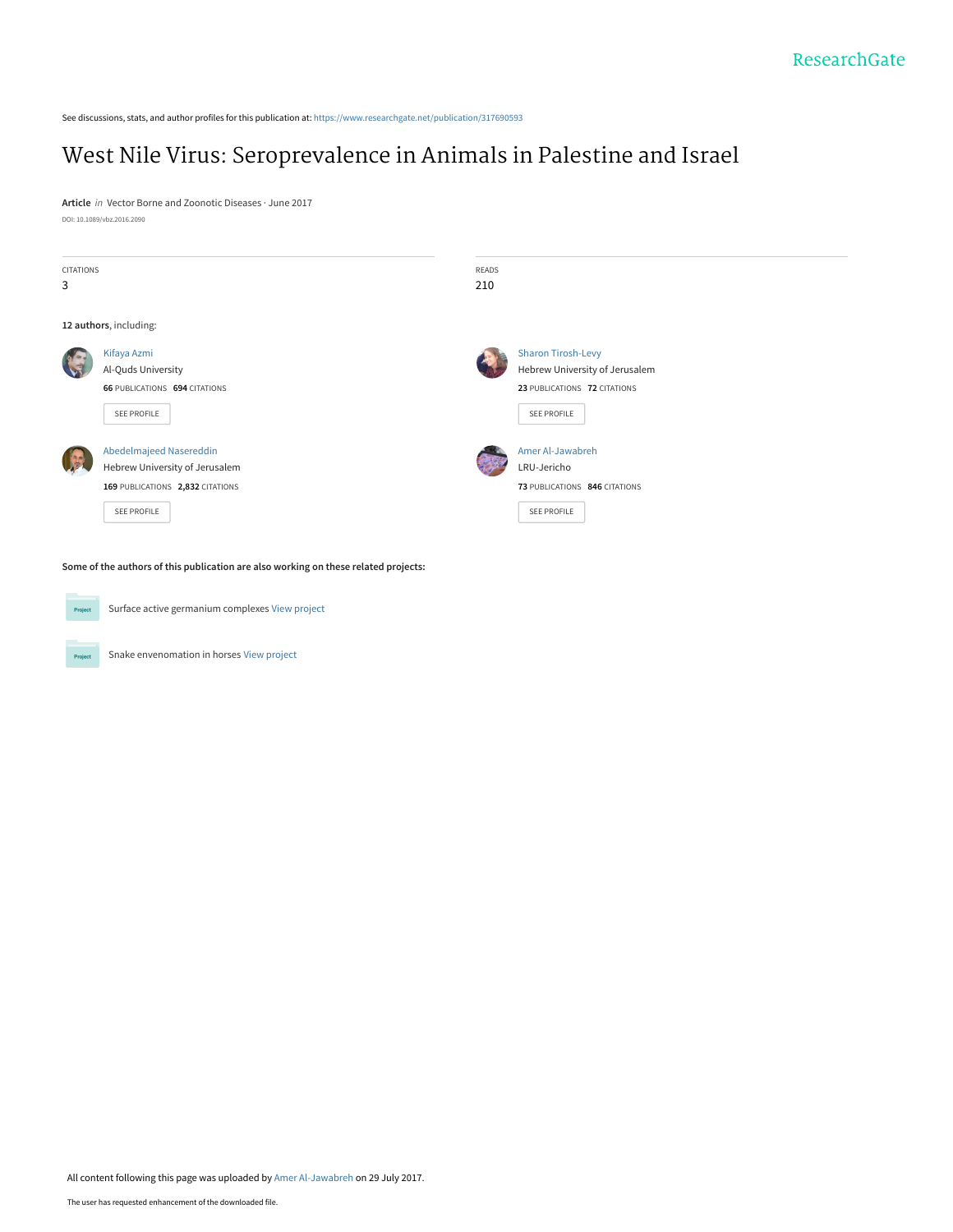# West Nile Virus: Seroprevalence in Animals in Palestine and Israel

Kifaya Azmi,<sup>1,2</sup> Sharon Tirosh-Levy,<sup>3</sup> Mu'taz Manasrah,<sup>1,2</sup> Rotem Mizrahi,<sup>3</sup> Abed Nasereddin,<sup>1,2</sup> Amer Al-Jawabreh,<sup>1,2</sup> Suheir Ereqat,<sup>1,2</sup> Ziad Abdeen,<sup>1,2</sup> Yaniv Lustig,<sup>4</sup> Boris Gelman<sup>5</sup> Gili Schvartz<sup>3</sup> and Amir Steinman<sup>3</sup>

## Abstract

Downloaded by 213.6.42.222 from online.liebertpub.com at 07/28/17. For personal use only.Downloaded by 213.6.42.222 from online.liebertpub.com at 07/28/17. For personal use only

West Nile virus (WNV) epidemiological situation in Israel and Palestine, due to their unique location, draws attention following to the global spread of West Nile fever (WNF). Although much information is available from Israel on clinical cases and prevalence of WNV, clinical cases are rarely reported in Palestine, and prevalence is not known. The objectives of this study were to determine WNV seroprevalence in various domestic animals in Palestine and to reevaluate current seroprevalence, force of infection, and risk factors for WNV exposure in horses in Israel. Sera samples were collected from 717 animals from Palestine and Israel (460 horses, 124 donkeys, 3 mules, 50 goats, 45 sheep, and 35 camels). Two hundred and ten horses were sampled twice. The level of WNV antibodies was determined using commercial Enzyme-linked Immunosorbent Assay (ELISA) Kit. Seroprevalence in equids was 73%. Seroprevalence in Israel (84.6%) was significantly higher than in Palestine (48.6%). Seroprevalence in horses (82.6%) was significantly higher than in donkeys and mules (39.3%). Multivariable statistical analysis showed that geographical area, landscape features (altitude), environmental factors (land surface temperature during the day [LSTD]), species, and age significantly influenced WNV seroprevalence. Fourteen of 95 (14.7%) sheep and goats and 14/35 camels (40%) sampled in Palestine were seropositive for WNV. Of the horses that were sampled twice, 82.8% were seropositive for WNV at the first sampling, and all remained seropositive. Three of the seronegative horses, all from Palestine, converted to positive when resampled (8.5%). The results indicate that domestic animals in Palestine were infected with WNV in the past, and the seroconversion indicates that WNV was circulating in Palestine in the summer of 2014. Control measures to prevent human infection should be implemented in Palestine. Anti WNV antibodies in domestic animals suggest that those species can be used as sentinels for WNV activity in areas where most horses are either seropositive or vaccinated.

Keywords: horse, Israel, Palestine, serology, West Nile virus

# Introduction

West Nile virus (WNV), a member of the *Flavivirus* genus in the *Flaviviridae* family, is a mosquito-borne zoonotic arbovirus (Beck et al. 2013). WNV infection was first reported in the Mediterranean basin, in both Egypt and Israel, in the early 1950s, and neurological cases in humans were reported in Israel in 1957 (Spigland et al. 1958). During the summer of 2000, Israel experienced its largest recorded

West Nile fever (WNF) outbreak that affected hundreds of people (Hindiyeh et al. 2001), and dozens of horses (Steinman et al. 2002). In the mid-1990s, WNV outbreaks occurred in Europe in countries where the virus had not been reported before, and in the summer of 1999 the virus crossed the Atlantic and reached the western hemisphere where cases were first reported in New York and spread in most of the United States of America and in neighboring countries in a 3-year interval (Chancey et al. 2015).

2 Al-Quds Public Health Society, Jerusalem, Palestine.

<sup>&</sup>lt;sup>1</sup><sub>4</sub>Al-Quds Nutrition and Health Research Institute, Faculty of Medicine, Al-Quds University, Abu-Deis, Palestine.

<sup>&</sup>lt;sup>3</sup>Koret School of Veterinary Medicine, The Robert H. Smith Faculty of Agriculture, Food and Environment, The Hebrew University of Jerusalem, Rehovot, Israel. <sup>4</sup>

Central Virology Laboratory, Ministry of Health, Tel-Hashomer, Israel.

<sup>&</sup>lt;sup>5</sup>Kimron Veterinary Institute, Bet-Dagan, Israel.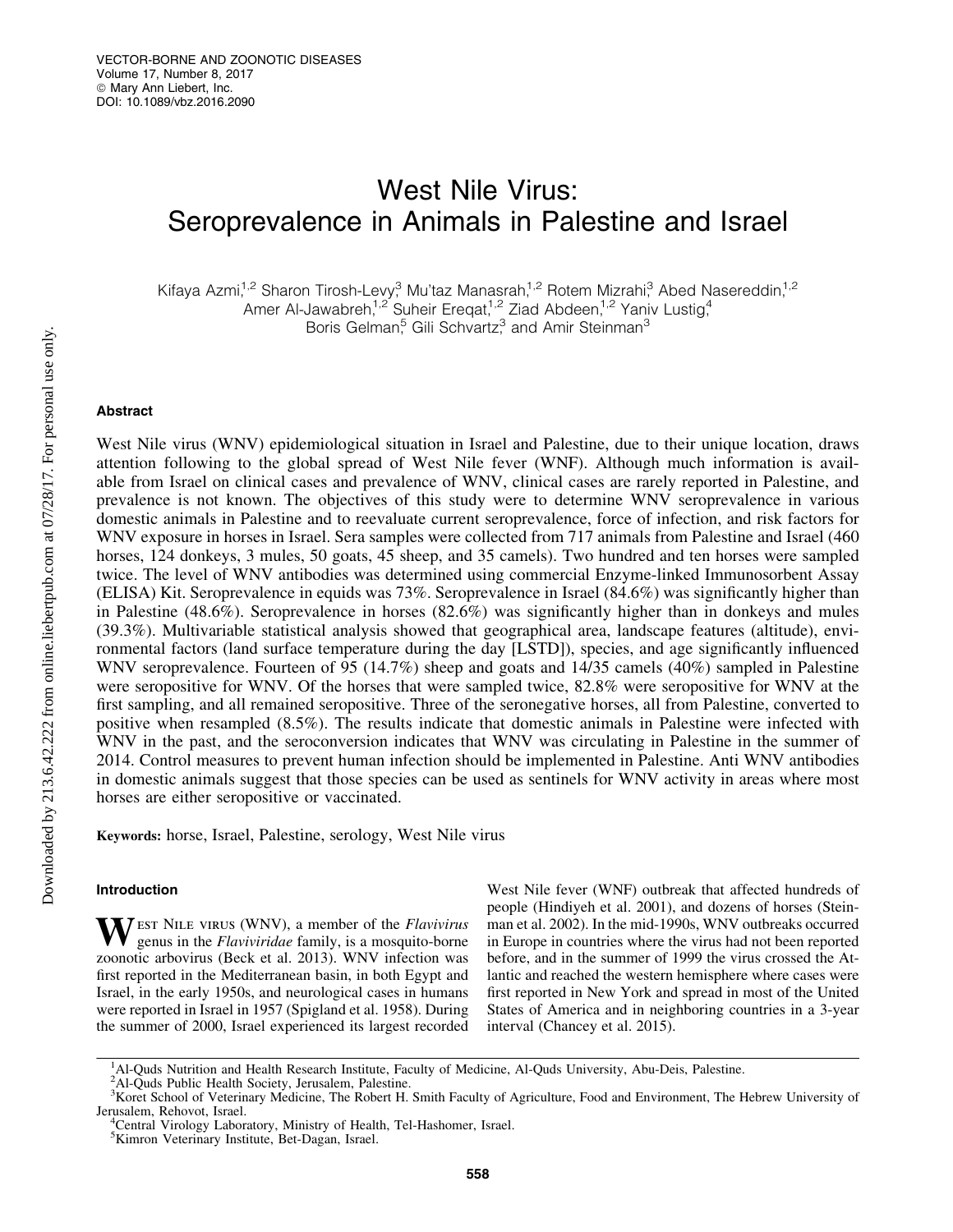#### WEST NILE VIRUS IN PALESTINE AND ISRAEL 559

Israel, due to its unique location in the crossroad for bird migration between Europe and Africa, draws attention during the global spread of WNF. The New York strain responsible for the outbreak in 1999 was most closely related to a strain isolated from the brain of a dead goose in Israel in 1998 (Malkinson et al. 1998) and had probably originated in the Middle East (Lanciotti et al. 1999). WNV appears to be expanding its geographical range in Europe, and large human epidemics occurred in the Balkan area during the last years (Sambri et al. 2013). Although much information is available from Israel, data regarding the prevalence of WNV in neighboring countries are limited. In Mashhad, Iran, 20 of 182 participants (11%) were positive for WNV immunoglobulin G (IgG) antibody in 2011–2012 (Meshkat et al. 2015). In Turkey, in samples that were collected in Mersin province in 2011, 32 of 266 (12%) humans were seropositive to WNV (Ergunay et al. 2014). According to the European Center for Disease Prevention and Control that report on WNV cases in the European region and the Mediterranean basin, in the last few years (2011–2016), 447 cases were reported from Israel, 1 from Palestine (in 2015), 2 from Syria (in 2016), and 1 in Egypt (in 2016) (http://ecdc.europa.eu/en/ healthtopics/west\_nile\_fever/pages/index.aspx last accessed in February 2017).

Regarding WNV in animals, recent information is only available from Jordan, where one quarter of tested horses was seropositive (Abutarbush and Al-Majali 2014). According to the Office International des Epizooties/The World Organization for Animal Health (OIE) World Animal Health Information System, between the years 2005 and 2016 the disease was not reported in animals in Egypt, Lebanon, Syria, Saudi Arabia, Iraq, Jordan, or Palestine (www.oie.int/ wahis\_2/public/wahid.php/Diseaseinformation/Diseasetimelines last accessed in April 2016). In contrast, between the years 2000 and 2012, nearly 1400 cases were reported in people in Israel (Anis et al. 2014), and dozens of cases were reported in horses by the Kimron Veterinary Institute (KVI) in their annual reports (32 in 2009; 13 in 2010; 8 in 2011; and 21 in 2012) (www.vetserv.moag.gov.il/Vet/all\_Publications/dochotshnatiim/default.htm last accessed in April 2016).

Palestine is located on the eastern border of Israel and on the western border of Jordan. The objectives of this study were to determine, for the first time, WNV seroprevalence in various domestic animals in Palestine, including horses and donkeys, and to reevaluate current seroprevalence, force of infection, and risk factors for WNV exposure in horses in Israel. Furthermore, we wished to determine the seroprevalence in donkeys in Israel that was not determined before.

## Materials and Methods

#### Study animals and design

Seven hundred and seventeen animals were sampled from Palestine and Israel (460 horses, 124 donkeys, 3 mules, 50 goats, 45 sheep, and 35 camels). The Israeli horse population is small (25,000–35,000 horses), and the Palestinian horse population is even smaller. Horses in Israel are used mainly for beauty show (Arabians) and for sport (English and Western riding); horses are also used for pleasure riding. In Palestine many of the horses are used for beauty show (Arabians).

Four hundred and sixty horses were sampled (353 from Israel and 107 from Palestine), located in 23 farms in Israel and 15 farms in Palestine. Farms were selected to represent the geographic distribution of the horse population in Palestine and Israel. One hundred and eighty-four horses from 13 farms in Israel and 26 horses from 1 farm in Palestine were sampled twice, once during July to August 2014 and again during November to December 2014. Data for each horse were collected from farm managers and included sex, breed, age, housing, and recent health condition. None of the horses had a history of recent febrile disease, and all had rectal temperature within normal limits (36.5–38.5°C). None of the tested horses was imported in the last year, and importation of horses to Israel and Palestine is very limited. None of the tested horses was vaccinated against WNV.

Samples were also collected from 124 donkeys (49 in Israel and 75 in Palestine), located in three farms in Israel and in nine farms in Palestine. Blood samples were also collected from 50 goats, 45 sheep, and 35 camels in three regions of Palestine (Nablus, Jericho, and Jenin). Blood was collected from the jugular vein of each animal into a sterile vacuum tube without an anticoagulant agent. Sera were obtained from clotted blood samples by centrifugation (3000 *g* for 8 min) and stored at  $-20^{\circ}$ C until use.

Blood collections were performed under owners' consent, and the study was approved by the Internal Ethics Review Committee of the Koret School of Veterinary Medicine, The Hebrew University.

# Competitive ELISA

IgG levels in serum samples were determined using a commercial ELISA kit (ID Screen<sup>®</sup> West Nile Competition Multi-species; IDvet Innovative Diagnostics), according to the manufacturer's instructions.

#### Serum neutralization

Serum neutralization (SN) test was performed on 200 samples from horses from Israel and only on 20 samples from animals (7 horses, 7 camels, 2 each of donkeys, goats, and sheep) in Palestine. (Unfortunately, due to technical problems, not enough serum was left from animals from Palestine, and therefore, we did not succeed to retest more samples). Double dilutions from 1:4 to 1:512 in duplicates of 50  $\mu$ L of each serum sample were made in 96-well plates in Eagle's medium (according to standard of WRL, Pirbright). Negative and positive (weak 1:16, strong 1:512) anti WNV serum was used for control. Fifty microliters  $(10^2 \text{ median tissue cul-}$ ture infective dose [TCID<sub>50/50</sub>]  $\mu$ L) of the challenge virus— WN98 (GenBank acc. no. AY033388) (Banet-Noach et al. 2003) were added to each well and allowed to stand for 30 min at 37-C. One hundred microliters of the Serum-Ag mixture was then added to 96 cell culture plates containing  $100 \mu L$  of Vero E6 cells, and the plates were placed in a 37 $\rm ^{\circ}C$ incubator (5%  $CO<sub>2</sub>$ ) for 4 days, when they were inspected microscopically for cytopathic effect (CPE). The neutralizing antibody titer of the serum was calculated as the highest dilution at which complete neutralization of CPE was observed.

#### Collection of environmental data

Time series of data from the Moderate Resolution Imaging Spectroradiometer (MODIS) on board NASA's Terra (launched December 1999) and Aqua (launched May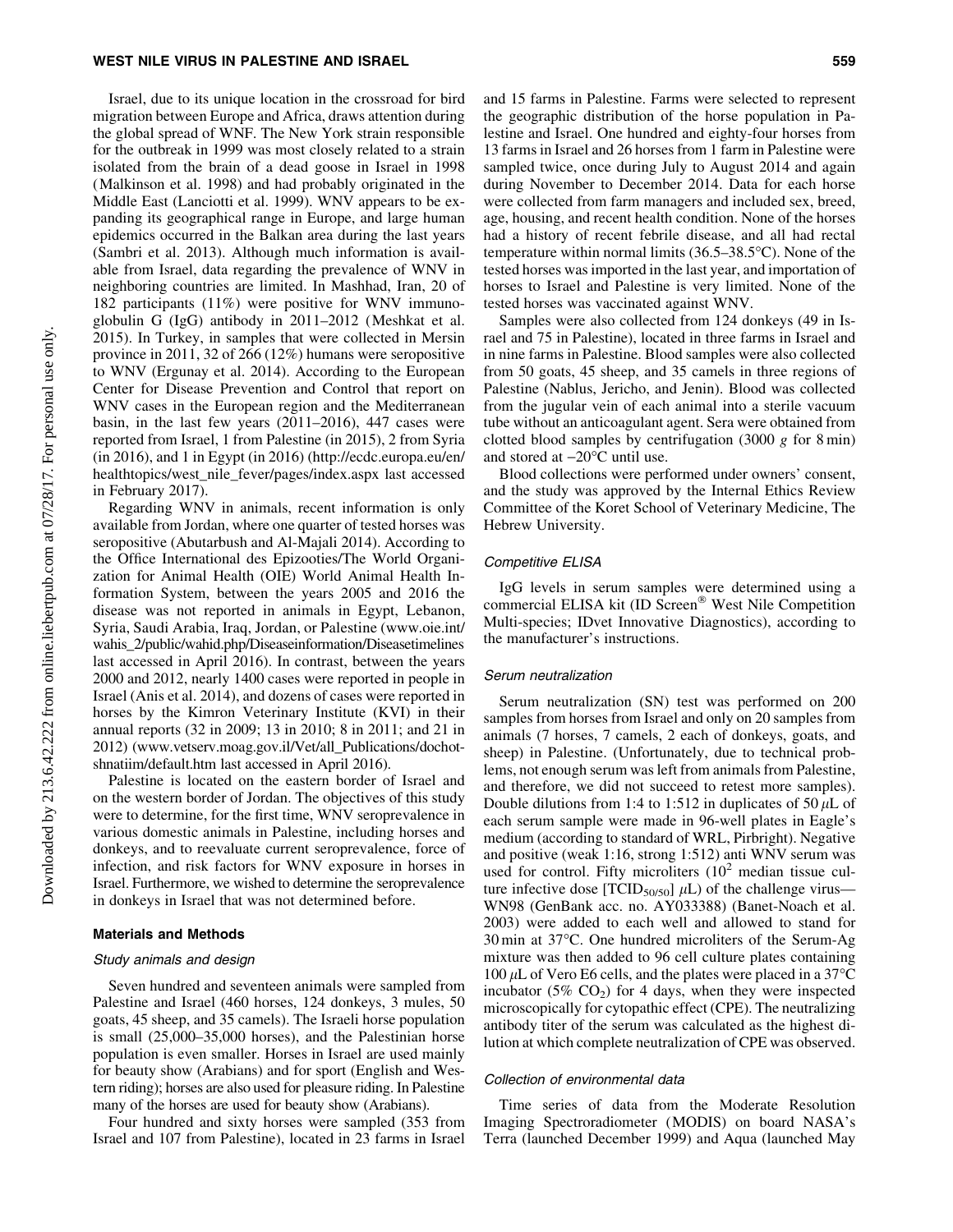2002) polar-orbiting satellites offer the potential to capture environmental thermal and vegetation seasonality over land. MODIS has 36 spectral bands, with spatial resolutions of 250 meters (bands 1–2), 500 meters (bands 3–7), and 1 km (bands 8–36). The relevant terrestrial MODIS datasets are already being archived and are ready to use by a geographic information system (GIS) based tool that has already been constructed. We retrieved the following environmental variables from MODIS for the years 2001–2010: NDVI—Normalized Difference Vegetation Index, 250-meter spatial resolution; LSTD—Day land surface temperatures at 1-km spatial resolution; and LSTN—Night land surface temperatures at 1-km spatial resolution.

For each variable we recorded the average value. A GIS layer was constructed for each variable.

In addition, we used GIS layers of altitude, multiannual yearly average precipitation, and yearly average salinity. The multiannual data were recorded by the Israeli Meteorological Service. All environmental variables were joined with the WNV data based on spatial location.

#### Statistical analysis

Seroprevalence was estimated separately for each of the study populations (Israel, Palestine). Statistical significance of the differences in the prevalence between these populations was assessed by the two-sided chi-squared test. Risk factors associated with exposure to WNV were assessed for each population separately. Association with nominal independent variables was assessed using the chi-squared test, and odds ratios (ORs) were calculated. Association with quantitative parameters was assessed using *t*-test. Association between variables was considered statistically significant when  $p$  value was  $\langle 0.05, \text{ All significant parameters in the} \rangle$ univariable analysis were included in a multivariable analysis, using a forward stepwise model. The data for the Israeli and Palestinian populations were also analyzed using generalized estimating equation with a logit link function, with the farm set as a subject (*i.e.*, random variable) and with an exchangeable working correlation matrix. The analysis was performed using SPSS 22.0 $^{\circ\circ}$  and WinPepi 11.43 $^{\circ\circ}$  statistical software.

## **Results**

#### Study population

A total of 460 horses were sampled, the population distributed almost equally between male and female horses, with 225 mares (48.9%), 234 males (50.9%), and for 1 the sex was unknown. The age of the horse was indicated for 413 horses. Ages ranged between 6 months and 30 years, with a mean age of  $10.1 \pm 5.5$  years. Thirty-three horses were younger than 3 years old (8%), 315 (76.3%) horses were between 4 and 15 years old, and 65 (15.7%) horses were older than 16 years. Half of the horses  $(51.1\%)$  were local horses  $(n=235)$ , 84 (18.3%) were Quarter horses, 22 (4.8%) were Arabians, and few horses were from other breeds; for 47 (10.2%) horses data were not available. One hundred and twenty-nine horses were housed in stalls (28%), 91 (19.8%) were kept in paddocks and 132 (28.7%) were kept in pasture; for 108 (23.5%) data were not available.

A total of 124 donkeys were sampled, 53 (42.7%) females and 71 (57.3%) males. The age was known for 64 donkeys. Ages ranged between 6 months and 25 years, with a mean age of  $7.8 \pm 5.2$  years. Thirteen donkeys were under 3 years old (20.3%), 47 were between 4 and 15 years old (73.4%), and 4 were over 16 years old (6.3%).

Thirty-five camels were sampled in three districts of Palestine, 28 females (80%) and 7 males (20%). Forty-five

Table 1. Univariable Analysis of Risk Factors Considered for an Association with West Nile Virus Seropositivity in Equids Sampled in Israel and Palestine

| Variable       | Category (n)                                                                                                                                                  | No. of<br>carriers $(\% )$                                                                                                  | OR (95% CI)                                                                                                                                                      | p Value<br>(Fisher's<br>two tailed)                                   | p Value<br>$(\chi^2)$ |
|----------------|---------------------------------------------------------------------------------------------------------------------------------------------------------------|-----------------------------------------------------------------------------------------------------------------------------|------------------------------------------------------------------------------------------------------------------------------------------------------------------|-----------------------------------------------------------------------|-----------------------|
|                | Israel<br>Palestine                                                                                                                                           | 340/402 (84.6)<br>90/185(48.6)                                                                                              | $5.79(3.9 - 8.59)$<br>Ref.                                                                                                                                       | < 0.001                                                               | < 0.001               |
| Area           | Northern Israel<br>Central Israel<br>Southern Israel<br>Golan Heights<br>Northern Palestine<br>Jerusalem Mountains<br>Great Rift Valley<br>Southern Palestine | 117/152(77)<br>103/118 (87.3)<br>54/63 (85.7)<br>46/48 (95.8)<br>11/33(33.3)<br>33/54(61.1)<br>44/65 (67.7)<br>22/54 (40.7) | $4.86(2.52 - 9.37)$<br>$9.99(4.66 - 21.39)$<br>$8.73(3.61 - 21.1)$<br>33.45 (7.46–150.02)<br>$0.73(0.3-1.78)$<br>$2.29(1.07-4.9)$<br>$3.05(1.45 - 6.42)$<br>Ref. | < 0.001<br>< 0.001<br>< 0.001<br>< 0.001<br>0.649<br>0.054<br>< 0.001 | < 0.001               |
| <b>Species</b> | Horse<br>Donkey<br>Mule                                                                                                                                       | 380/460 (82.6)<br>50/124 (40.3)<br>$0/3$ (0)                                                                                | $7.03(4.57-10.82)$<br>Ref.<br>$0.21(0.02 - 2.81)$                                                                                                                | < 0.001<br>0.278                                                      | < 0.001               |
| <b>Sex</b>     | Female<br>Male                                                                                                                                                | 200/279 (71.7)<br>229/307 (73.2)                                                                                            | $0.86(0.6-1.24)$<br>Ref.                                                                                                                                         | 0.456                                                                 | 0.456                 |

Significant numbers appear in *bold*.

CI, confidence interval; OR, odds ratio.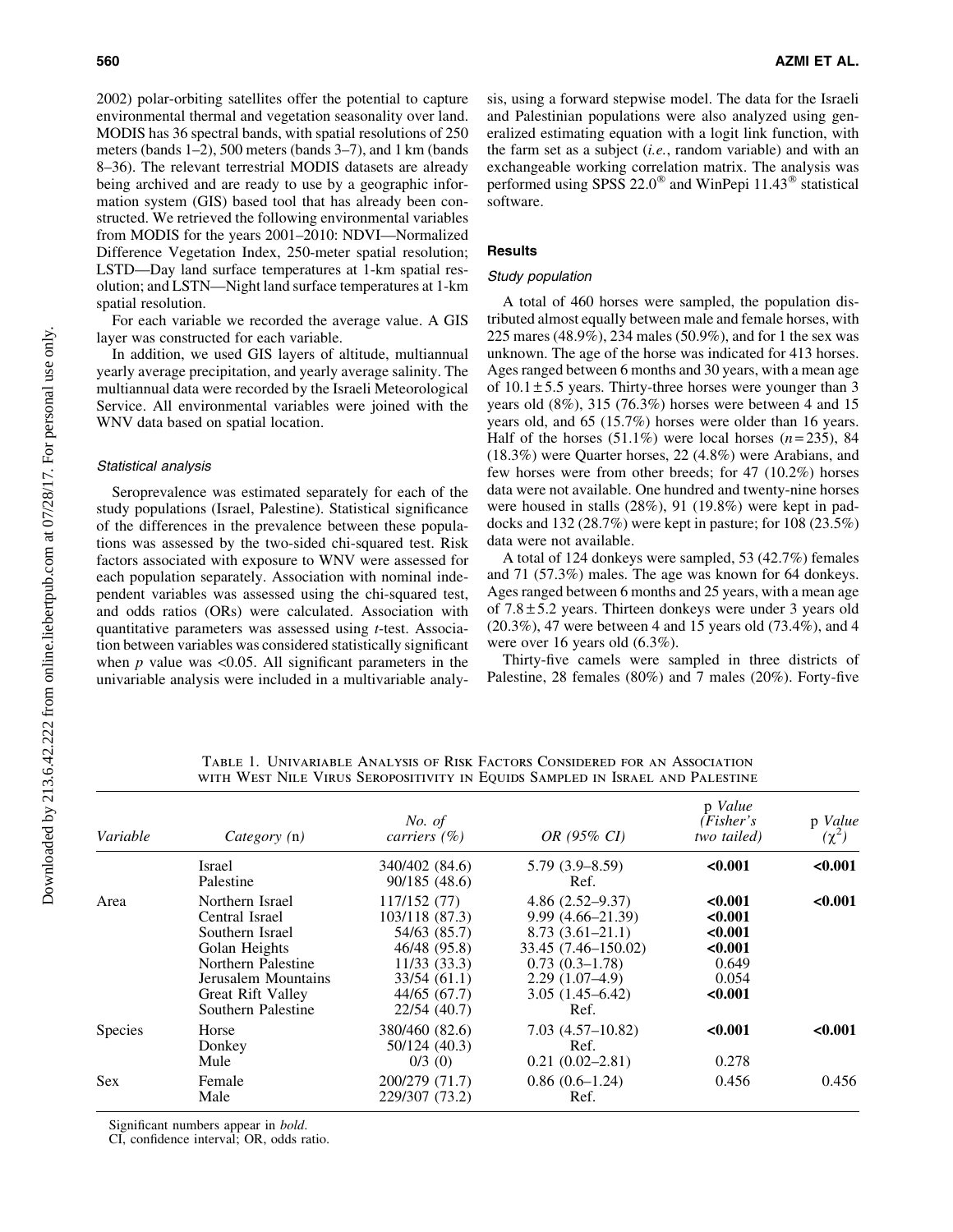sheep and 50 goats were also sampled in three districts of Palestine, 83 females (87.4%) and 12 males (12.6%).

# Seroprevalence of WNV in equids in Israel and Palestine

Four hundred and thirty of 587 horses, donkeys, and mules sampled in Israel and Palestine were seropositive for WNV by competitive ELISA (cELISA; 73%, 95% confidence interval [CI]: 69.5–76.8).

One hundred and ninety-two of the 200 horses (96%) from Israel that were WNV seropositive by cELISA were also positive by the SN method. Seven of seven seropositive horses and seven of seven seropositive camels from Palestine were also positive by the SN method. However, only one of two seropositive goats, one of two seropositive donkeys, and none of two seropositive sheep were found positive.

# Risk factors for exposure to WNV of equids in Israel and Palestine

Seroprevalence in Israel (340/402 animals, 84.6%) was significantly higher  $(p < 0.001)$  than in Palestine (90/185) animals, 48.6%). Seroprevalence in horses (380/460 horses, 82.6%) was significantly higher ( $p < 0.001$ ) than in donkeys and mules (50/127 animals, 39.3%) (Table 1). Dividing Israel and Palestine into eight geographical areas demonstrated lower seroprevalence in all Palestinian provinces, except in the Great Rift Valley area ( Jerico and the Dead Sea), that had higher seroprevalence, similar to Israel (Table 1 and Fig. 1). The mean age of WNV seropositive horses was significantly higher compared with seronegative horses (Table 2). Environmental factors that were found significantly associated with WNV exposure were: population in the sampled settlement, the mean LSTD and mean LSTN, the average altitude, and the average salinity (Table 2). Multivariable statistical analysis showed the geographic area, animal species, age, mean LSTD, and average altitude to correlate with WNV seroprevalence (Table 3).

# Risk factors for exposure to WNV of horses and donkeys in Israel and Palestine

Inspection of only the horse population revealed that WNV seroprevalence in Israel was higher than in Palestine and that the areas of central Israel ( $p < 0.001$ ), the Golan Heights  $(p=0.01)$ , and southern Israel  $(p=0.017)$  demonstrated significantly higher seroprevalence than other areas in Israel and Palestine (Table 4). Univariable analysis for potential risk factors showed association between horse age, breed, housing and coat color, and exposure to WNV (Tables 2 and 4). Young horses (under 3 years) were less likely to carry antibodies against WNV ( $p < 0.001$ ), and the mean age of seropositive horses was significantly higher than seronegative horses (10.7 and 6.6 years, respectively,  $p < 0.001$ ,  $N = 413$ ). Seroprevalence varied in different horse breeds. Quarter horses were four times more likely to be exposed to WNV than mixed breeds  $(p<0.001)$ , while Tinkers  $(p=0.034)$  and Arabians  $(p<0.001)$  had lower seroprevalence than mixed breeds. Horses housed in stalls or paddocked showed higher WNV exposure than horses in pastures ( $p$ <0.001). Colored horses (Pintos and Appaloosas) had lower seroprevalence than solid-colored horses



FIG. 1. WNV seroprevalence in various animal species in Palestine and Israel. WNV seroprevalence levels and geographic distribution of horses and donkeys farms and of camels, sheep and goats sampled during 2014–2015.

 $(p<0.001)$  (Table 4). Environmental factors that were found significantly associated with WNV exposure were as follows: mean NDVI, mean LSTD, average altitude, and average salinity (Table 2). Multivariable analysis included only horses from Israel, since information regarding housing and coat color was not available for the horses from Palestine. Factors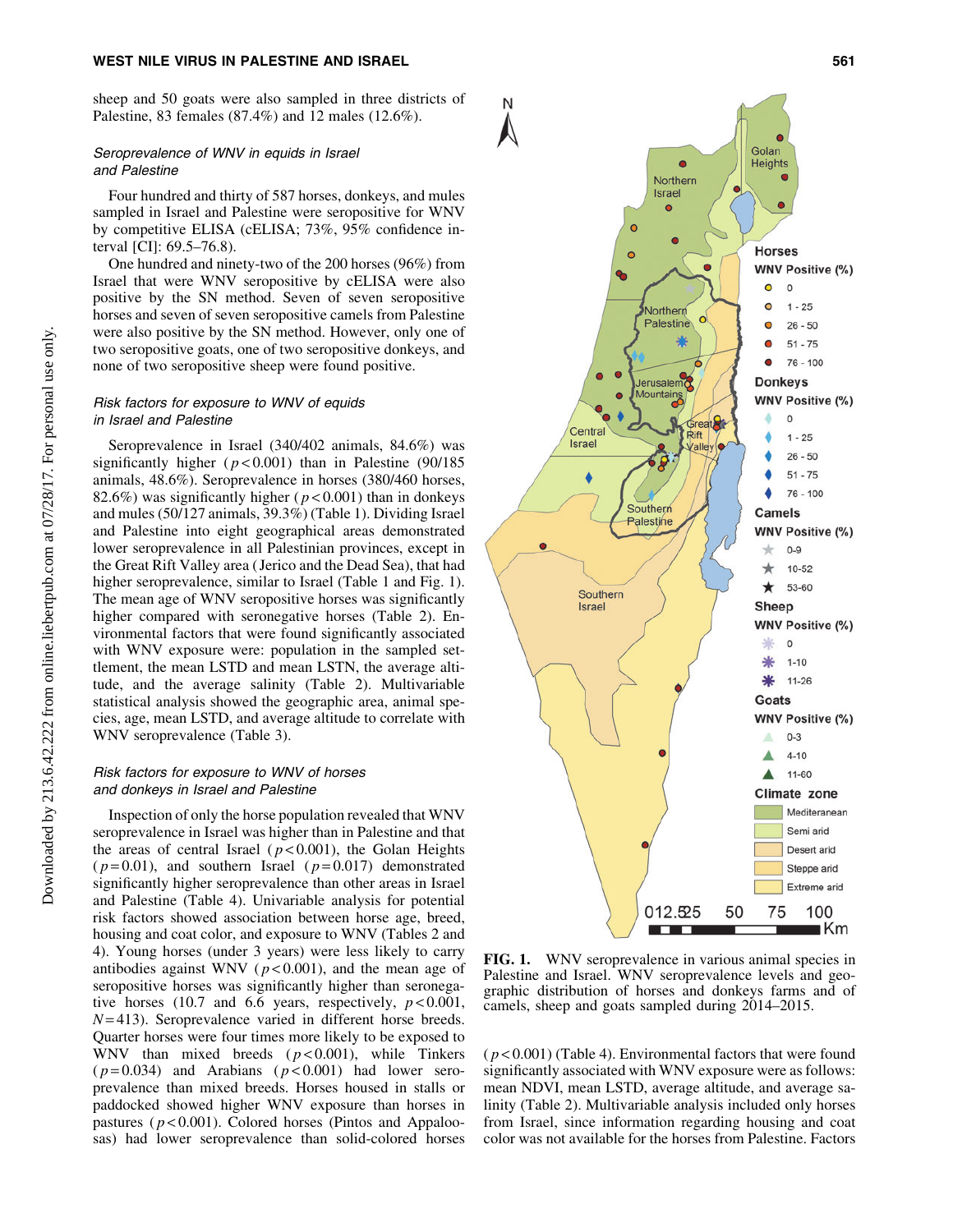|                      | Mean<br><i>positive</i> (n) | Mean<br><i>negative</i> (n) | $p(t-test)$ | Mean difference (95% CI)         | <b>Standard</b><br>error<br>difference |
|----------------------|-----------------------------|-----------------------------|-------------|----------------------------------|----------------------------------------|
| Equids               |                             |                             |             |                                  |                                        |
| Age                  | 10.58 (373)                 | 6.92(104)                   | < 0.001     | 3.66 $(2.51 \text{ to } 4.8)$    | 0.584                                  |
| Population           | 13,374 (430)                | 31,847 (157)                | < 0.001     | $-18,473$ (26,120 to 10,826)     | 3879                                   |
| Average rain         | 508 (430)                   | 529 (157)                   | 0.272       | $-20.75$ ( $-54.23$ to 12.73)    | 17.02                                  |
| Mean NDVI            | 0.035(430)                  | 0.034(157)                  | 0.681       | $0.0005$ (0.0019 to 0.0029)      | 0.0012                                 |
| Mean LSTD            | 30.37 (430)                 | 29.31 (157)                 | < 0.001     | $1.05$ (0.55 to 1.55)            | 0.254                                  |
| Mean LSTN            | 15.39 (430)                 | 14.86 (157)                 | 0.014       | $0.53$ (0.11 to 0.95)            | 0.216                                  |
| Average altitude     | 234.61 (430)                | 377.08 (157)                | < 0.001     | $-142.74$ ( $-211.53$ to 73.41)  | 33.26                                  |
| Average salinity     | 1.72(430)                   | 1.44(157)                   | 0.014       | $0.27$ (0.05 to 0.5)             | 0.112                                  |
| Horses               |                             |                             |             |                                  |                                        |
| Age                  | 10.72(350)                  | 6.62(63)                    | < 0.001     | 4.09 $(2.67 \text{ to } 5.51)$   | 0.72                                   |
| Population           | 10,162 (380)                | 7892 (80)                   | 0.521       | $2299$ ( $-4741$ to $9340$ )     | 3582                                   |
| Average rain         | 517 (380)                   | 566 (80)                    | 0.062       | $-48.58$ ( $-99.65$ to 2.48)     | 25.98                                  |
| Mean NDVI            | 0.035(380)                  | 0.041(80)                   | 0.005       | $-0.0055$ ( $-0.0093$ to 0.0017) | 0.0019                                 |
| Mean LSTD            | 30.21 (380)                 | 28.52 (80)                  | < 0.001     | 1.68 $(1.01 \text{ to } 2.36)$   | 0.343                                  |
| Mean LSTN            | 15.35 (380)                 | 14.90 (80)                  | 0.13        | $0.44$ (-0.13 to 1.03)           | 0.296                                  |
| Average altitude     | 249.53 (380)                | 365.08 (80)                 | 0.008       | $-115.55$ ( $-200.93$ to 30.16)  | 43.44                                  |
| Average salinity     | 1.70(380)                   | 1.37(80)                    | 0.021       | $0.33$ (0.05 to 0.60)            | 0.194                                  |
| Donkeys              |                             |                             |             |                                  |                                        |
| Age                  | 8.5(23)                     | 7.3(41)                     | 0.406       | 1.11 $(-1.56 \text{ to } 3.79)$  | 1.35                                   |
| Population           | 37,786 (50)                 | 56,528 (74)                 | 0.015       | $-18,742$ ( $-33,721$ to 3763)   | 7566                                   |
| Average rain         | 437.5 (50)                  | 493.91 (74)                 | 0.048       | $-56.41$ ( $-112.44$ to 0.38)    | 28.3                                   |
| Mean NDVI            | 0.311(50)                   | 0.278(74)                   | 0.002       | $0.0032$ (0.0012 to 0.0053)      | 0.001                                  |
| Mean LSTD            | 31.54(50)                   | 30.12 (74)                  | < 0.001     | 1.41 $(0.65 \text{ to } 2.17)$   | 0.384                                  |
| Mean LSTN            | 15.75(50)                   | 14.81 (74)                  | 0.01        | $0.93$ $(0.22$ to $1.65)$        | 0.361                                  |
| Average altitude     | 121.19(50)                  | 386.13 (74)                 | < 0.001     | $-264.94$ ( $-383.72$ to 146.16) | 59.99                                  |
| Average salinity     | 1.88(50)                    | 1.5(74)                     | 0.054       | $0.38$ (-0.006 to 0.771)         | 0.196                                  |
| Animals in Palestine |                             |                             |             |                                  |                                        |
| Population           | 33,846 (65)                 | 65,268 (134)                | < 0.001     | $-31,422$ ( $-40,552$ to 22,292) | 4629                                   |
| Average rain         | 233.46 (65)                 | 455.59 (134)                | < 0.001     | $-222.13$ $(-271.99$ to 172.27)  | 25.26                                  |
| Mean NDVI            | 0.027(65)                   | 0.026(134)                  | 0.016       | 0.00048 (0.00009 to 0.00086)     | 0.0002                                 |
| Mean LSTD            | 33.65(65)                   | 30.26 (134)                 | < 0.001     | 3.39 $(2.61 \text{ to } 4.16)$   | 3.39                                   |
| Mean LSTN            | 18.31(65)                   | 15.58 (134)                 | < 0.001     | 2.73 (2.11 to 3.35)              | 0.31                                   |
| Average altitude     | $-112.02(65)$               | 368.76 (134)                | < 0.001     | $-480.79$ ( $-593.23$ to 368.34) | 56.94                                  |
| Average salinity     | 3.25(65)                    | 1.83(134)                   | < 0.001     | 1.42 $(1.1 \text{ to } 1.73)$    | 0.16                                   |

Table 2. Univariable Analysis of Risk Factors Considered for an Association with West Nile Virus Seropositivity in Equines Sampled in Israel and Palestine and in Horses and Donkeys Separately

Environmental factors include the population in the settlement sampled, average annual rainfall, mean vegetation index (NDVI), mean LSTD and LSTN, geographical height, and average land salinity.

Significant numbers appear in *bold*.

LSTD, land surface temperature during the day; LSTN, land surface temperature during the night.

that were found to significantly associate with WNV seroprevalence were the breed, age, mean LSTD, and average altitude (Table 3).

WNV was also more prevalent in donkeys in Israel (30/ 49 donkeys, 61.2%) than in Palestine (20/75 donkeys, 26.7%). Donkeys in Israel were more likely to be exposed to WNV than in Palestine (OR: 4.34, 95% CI: 2.02–9.31, *p* < 0.001). Donkeys in Southern Palestine and the Jerusalem mountains had lower seroprevalence than in other areas in Israel and Palestine ( *p* < 0.001) (Table 5). Environmental factors that were found significantly associated with WNV exposure were as follows: population in the sampled settlement, average rain, mean NDVI, mean LSTD, mean LSTN, and average altitude (Table 2). Multivariable analysis revealed Israel population and average altitude to be significantly associated with higher WNV seroprevalence (Table 3).

## Seroprevalence and risk factors for WNV exposure in other animals in Palestine

Fourteen of 95 (14.7%) sheep and goats sampled in Palestine were seropositive for WNV. Seroprevalence did not differ statistically between sheep and goats or between male and female animals. Animals were sampled in three locations in Palestine (Bethlehem, Jericho, and Nablus). Seroprevalence in Jericho was higher than in other locations (OR: 11, 95% CI: 3.08–39.26, *p* < 0.001).

WNV seroprevalence in camels was 40% (14/35 camels). Camels were sampled in three locations in Palestine (Bethlehem, Jericho, and Jenin). Seroprevalence in Jenin was lower than in other locations (OR: 0.08, 95% CI: 0.01–0.7, *p* = 0.04).

Univariable statistical analysis of the different animal species sampled in Palestine revealed significant association among animal species  $(p < 0.001)$ , sampling location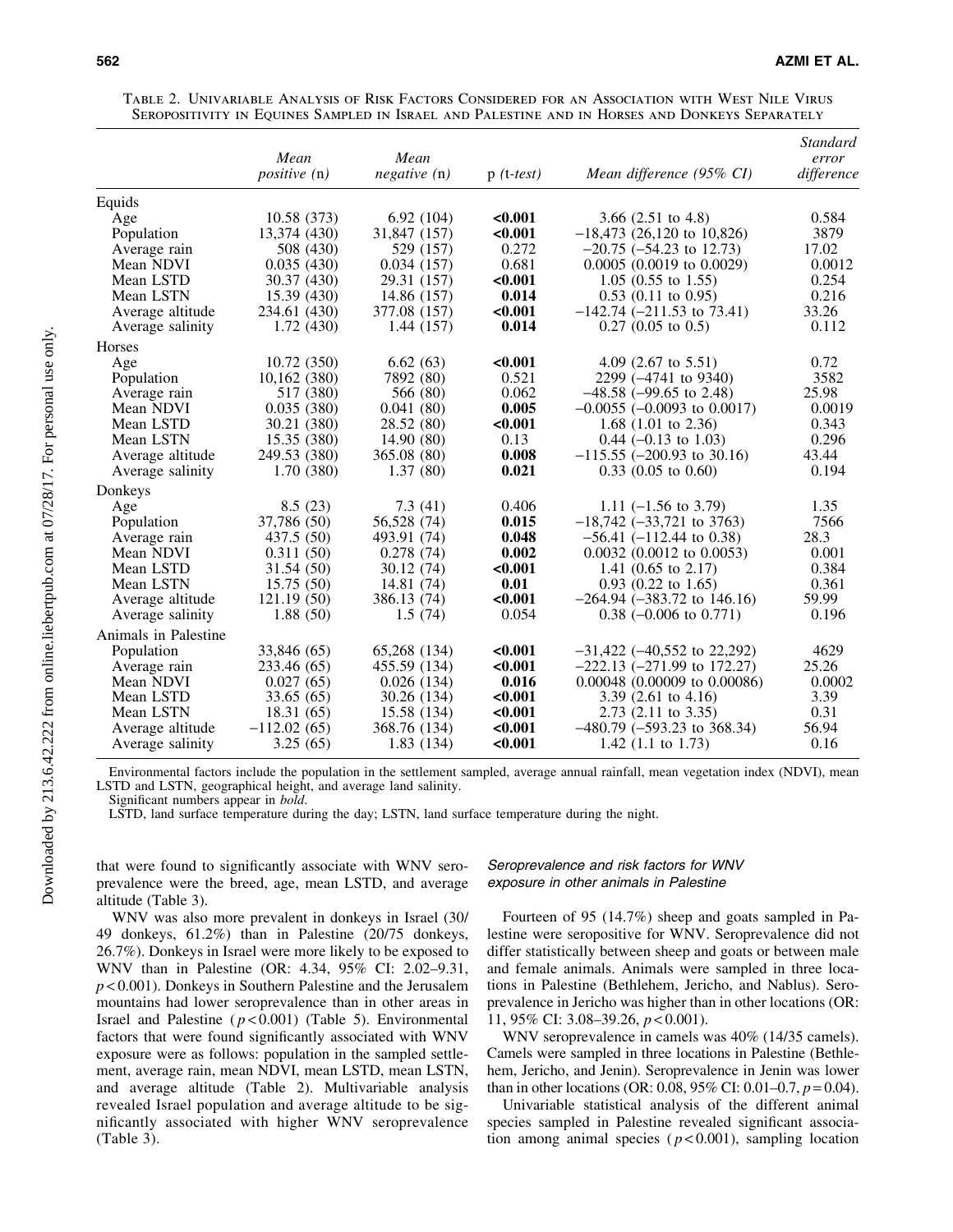Table 3. List of Factors That Were Found to Be Significantly Associated with West Nile Virus Seropositivity in Equines Sampled in Israel and Palestine in the Multivariable, Forward Stepwise Analysis, As Well As in Horses and Donkeys Separately

|                            | p       | ΩR     |
|----------------------------|---------|--------|
| Equids                     |         |        |
| Area (Jerusalem mountains) | 0.002   | 0.063  |
| Species (horse)            | < 0.001 | 24.128 |
| Age                        | < 0.001 | 1.169  |
| Mean LSTD                  | < 0.001 | 1.81   |
| Average altitude           | 0.07    | 1.002  |
| <b>Horses</b>              |         |        |
| Breed (mixed)              | 0.018   | 21.153 |
| Breed (Ouarter horse)      | 0.033   | 14.079 |
| Age                        | < 0.001 | 1.263  |
| Mean LSTD                  | < 0.001 | 2.868  |
| Average altitude           | 0.018   | 1.004  |
| Donkeys                    |         |        |
| <b>Israel</b>              | < 0.001 | 4.342  |
| Population                 | 0.025   |        |
| Average altitude           | 0.001   | 0.996  |

All factors that were found significant in the univariable analysis were included.

 $(p<0.001)$ , animal sex  $(p=0.003)$ , and WNV seroprevalence (Table 6). Seroprevalence in horses was higher than in other animals (OR: 6.86, 95% CI: 3.26–14.44,  $p < 0.001$ ), and seroprevalence in equines was higher than in small ruminants and camels (OR: 4.33, 95% CI: 2.31–8.09,  $p < 0.001$ ). Seroprevalence in Jericho was 56.7%, significantly higher than in other locations (Table 6). Seroprevalence in male animals was higher than in female animals (Table 6). Animal species and sex were also found to be significantly associated with WNV exposure in the multivariable analysis  $(p<0.001$  and  $p=0.027$ , respectively). All the tested environmental factors were found to be significantly associated with WNV exposure (Table 2). These factors were excluded from the multivariable analysis since they were not distributed equally and there were intervariable associations.

# Annual incidence of WNV in horses in Israel and Palestine

To evaluate the annual/seasonal incidence of WNV, 210 individual horses were sampled both at the beginning and at the end of the mosquito season (during July to August and during November to December 2014). Of these horses, 174 were seropositive for WNV at the first sampling (82.8%), and all remained seropositive. Three of the seronegative horses converted to positive when resampled (8.5%). All recent infections during the mosquito season were reported in horses in Palestine. In Palestine 26 horses were sampled twice, all in the same farm. Seventeen horses were seropositive in both time points. Seroconversion occurred in three of nine (33%) originally negative horses.

## Discussion

The findings in this study demonstrate for the first time that animals in Palestine were exposed to WNV. The cELISA that was used detects antibodies directed against the envelope

protein of the WNV. This test gives positive results around 10 days after exposure, and the serum of affected horses can remain positive for years (Durand et al. 2002). One limitation of the ELISA method to assess WNV seroprevalence is its lack of specificity due to cross-reactivity between antibodies directed against WNV and other *Flaviviruses* such as St. Louis encephalitis virus (SLEV), Japanese encephalitis virus ( JEV), Tick-borne encephalitis virus (TBEV), Usutu virus (USUV), and Zika virus. To the best of our knowledge, except for USUV which was identified in very few mosquito pools in Israel (Lustig Yaniv, personal communication), these pathogens are not endemic in Israel and in Palestine. Although unlikely, we also cannot exclude the possibility that animals that were imported from endemic areas are seropositive as was recently demonstrated in six Israeli travelers that were diagnosed with Zika virus after travelling into Zika virus endemic areas (Lustig et al. 2016). To test for possible cross-reactivity, 220 of the ELISA seropositive samples were retested using SN. The finding that 96% of 200 WNV ELISA seropositive samples from horses in Israel, 7/7 samples from horses in Palestine, and 7/7 samples from camels in Palestine were also seropositive by the SN method further support the assumption that they were exposed to WNV. In contrary, only one of two goats, one of two donkeys, and none of two sheep that were seropositive in WNV ELISA were also seropositive by the SN method. It is therefore possible that small ruminants in Palestine were seropositive to other *Flaviviruses*; however, the sample size is too small to draw conclusive conclusions and further works should be done in the future to test this. Unfortunately, due to technical problems, no serum was left from those animals to retest more of them by the SN method.

Our findings indicate that WNV circulated in Palestine in the past. Seroconversion that occurred in three of nine serologically negative horses, in Palestine, in the summer of 2014, is an indication for the activity of WNV during that time. None of the tested seronegative horses in Israel became seropositive in the end of the summer of 2014. According to the Israeli Ministry of Health (www.health.gov.il/Subjects/ disease/WNF/Pages/StatusReport2014.aspx in Hebrew), during the same months in 2014, 20 people had WNF (11 of which were confirmed), which was much less than during the same months in 2013. Therefore, it is possible that fewer horses were infected in 2014 and since most were already seropositive, clinical affection did not occur. Although much information on WNF is available from Israel and a broad range of control measures to prevent human infection has been implemented (Anis et al. 2014), this is not the situation in Palestine. It is therefore probable that WNF in humans in Palestine is either underdiagnosed or underreported and attention should be drawn to this important disease, especially in high-risk elderly population.

Prevalence of WNV antibodies in equids (horses and donkeys) in Palestine was lower than in Israel, except for equids in the Great Rift Valley area. This can be a true lower activity of the virus in Palestine or the result of different management or demographic parameters that were not available for us in this study. In Jordan, which has a border with both Palestine and Israel, seroprevalence among horses was 24.9%; higher prevalence was found in the Jordan Valley and Balqa region (Abutarbush and Al-Majali 2014). This is different than the much higher prevalence that was found in horses in Israel, both in this study and previously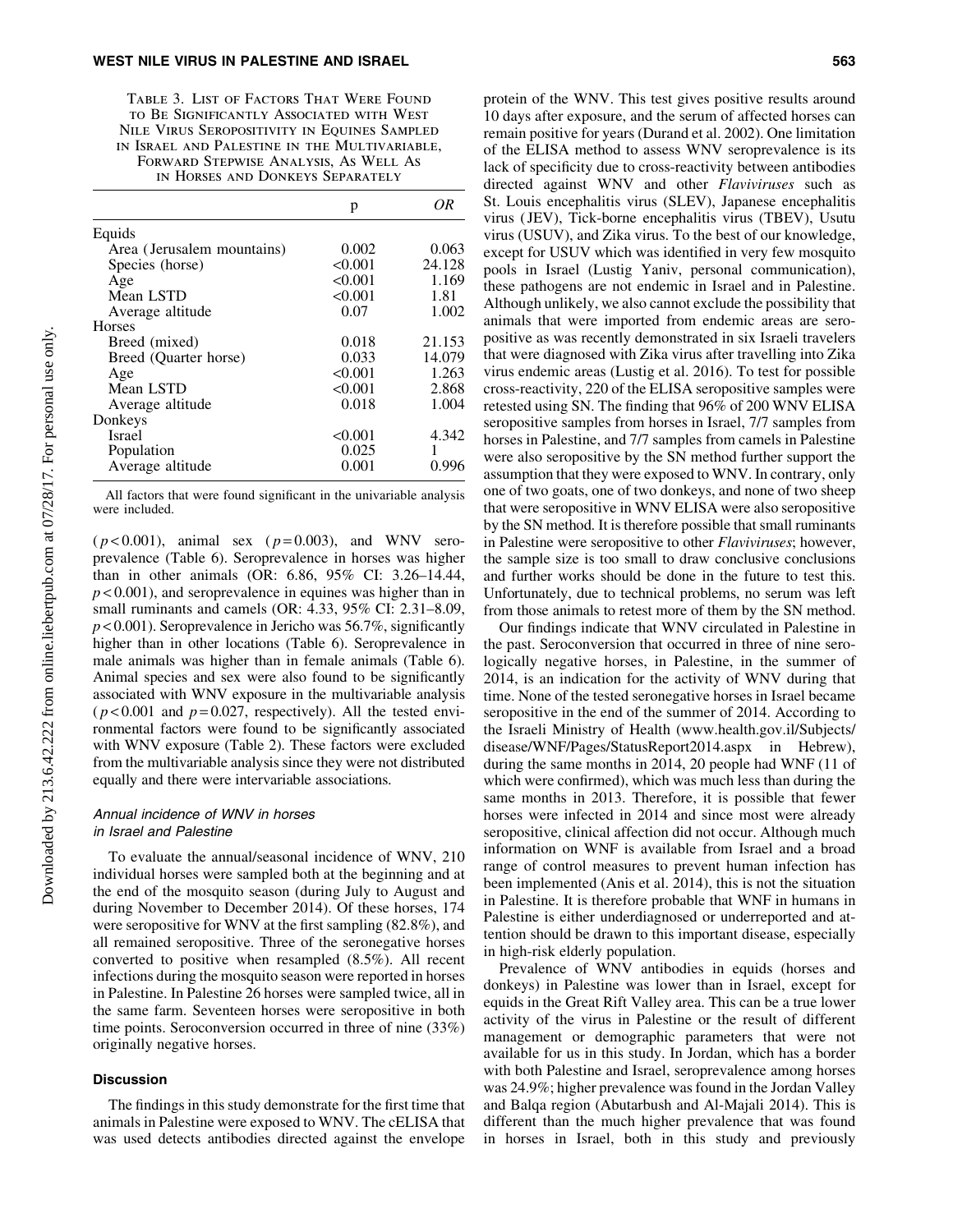| Variable     | Category (n)                                                                                                                                                                          | No. of<br>carriers $(\% )$                                                                                                                                              | OR (95% CI)                                                                                                                                                                                                      | p Value<br>(Fisher's<br>two tailed)                                                | p Value<br>$(\chi^2)$ |
|--------------|---------------------------------------------------------------------------------------------------------------------------------------------------------------------------------------|-------------------------------------------------------------------------------------------------------------------------------------------------------------------------|------------------------------------------------------------------------------------------------------------------------------------------------------------------------------------------------------------------|------------------------------------------------------------------------------------|-----------------------|
|              | Israel<br>Palestine                                                                                                                                                                   | 310/353 (87.8)<br>70/107 (65.4)                                                                                                                                         | $3.81(2.29 - 6.34)$<br>Ref.                                                                                                                                                                                      | < 0.001                                                                            | < 0.001               |
| Area         | Northern Israel<br>Central Israel<br>Southern Israel<br>Golan Heights<br>Northern Palestine<br>Jerusalem Mountains<br>Great Rift Valley<br>Southern Palestine                         | 117/152 (77)<br>91/95 (95.8)<br>36/37 (97.3)<br>46/48 (95.8)<br>$0/1$ (0)<br>33/53 (62.3)<br>36/46 (78.3)<br>21/28 (75)                                                 | $1.11(0.44 - 2.8)$<br>7.58 (2.06–27.91)<br>$12(1.42 - 101.22)$<br>$7.67(1.5-39.26)$<br>$0.55(0.2-1.5)$<br>$1.2(0.4 - 3.57)$<br>Ref.                                                                              | 0.811<br>< 0.001<br>0.017<br>0.01<br>0.276<br>0.324<br>0.781                       | < 0.001               |
| <b>Sex</b>   | Female<br>Male                                                                                                                                                                        | 184/225 (81.8)<br>195/234 (83.3)                                                                                                                                        | $0.9(0.55-1.45)$<br>Ref.                                                                                                                                                                                         | 0.713                                                                              | 0.713                 |
| Age          | Under 3 years<br>Four to 15 years<br>Over 16 years                                                                                                                                    | 15/33(45.5)<br>274/315 (87)<br>61/65 (93.8)                                                                                                                             | Ref.<br>8.02 (3.79-16.98)<br>18.3 (5.46–61.34)                                                                                                                                                                   | < 0.001<br>< 0.001                                                                 | < 0.001               |
| <b>Breed</b> | Mixed<br>Thoroughbred<br>Missouri Foxtrot<br>Paint Horse<br><b>Ouarter Horse</b><br>Shire<br>Warmblood<br>Pony<br>Tinker<br>Tennessee<br><b>Walking Horse</b><br>Appaloosa<br>Arabian | 193/235 (82.1)<br>5/5(100)<br>4/4(100)<br>12/14(85.7)<br>80/84 (95.2)<br>1/1(100)<br>11/11 (100)<br>12/14(85.7)<br>0/2(0)<br>14/14 (100)<br>$5/7$ (71.4)<br>10/22(45.5) | Ref.<br>$2.42(0.17-34.66)$<br>$1.98(0.14 - 27.54)$<br>$1.31(0.3 - 5.74)$<br>$4.35(1.52 - 12.47)$<br>$5.05(0.33 - 77.54)$<br>$1.31(0.3 - 5.74)$<br>$6.37(0.41 - 99.01)$<br>$0.54(0.11-2.57)$<br>$0.18(0.07-0.44)$ | 0.59<br>1<br>1<br>$0.001$<br>1<br>0.219<br>1<br>0.034<br>0.136<br>0.614<br>< 0.001 | < 0.001               |
| Housing      | Stall<br>Paddock<br>Pasture                                                                                                                                                           | 118/129 (91.5)<br>86/91 (94.5)<br>105/132 (79.5)                                                                                                                        | $2.76(1.31 - 5.82)$<br>$4.42(1.64 - 11.91)$<br>Ref.                                                                                                                                                              | < 0.001<br>< 0.001                                                                 | 0.001                 |
| Color        | Dark<br>Light<br>Colored                                                                                                                                                              | 175/192 (91.1)<br>94/106 (88.7)<br>46/65 (70.8)                                                                                                                         | $4.25(2.06 - 8.79)$<br>$3.24(1.45-72)$<br>Ref.                                                                                                                                                                   | < 0.001<br>< 0.001                                                                 | < 0.001               |

Table 4. Univariable Analysis of Risk Factors Considered for an Association with West Nile Virus Seropositivity in Horses Sampled in Israel and Palestine

Significant numbers appear in *bold*.

Table 5. Univariable Analysis of Risk Factors Considered for an Association with West Nile Virus Seropositivity in Donkeys Sampled in Israel and Palestine

| Variable   | Category (n)                                                                                                              | No. of<br>carriers $(\% )$                                                           | OR (95% CI)                                                                                        | p Value<br>(Fisher's<br>two tailed)      | p Value<br>$(\chi^2)$ |
|------------|---------------------------------------------------------------------------------------------------------------------------|--------------------------------------------------------------------------------------|----------------------------------------------------------------------------------------------------|------------------------------------------|-----------------------|
|            | Israel<br>Palestine                                                                                                       | 30/49 (61.2)<br>20/75 (26.7)                                                         | $4.34(2.02 - 9.31)$<br>Ref.                                                                        | < 0.001                                  | < 0.001               |
| Area       | Central Israel<br>Southern Israel<br>Northern Palestine<br>Jerusalem Mountains<br>Great Rift Valley<br>Southern Palestine | 12/23 (52.2)<br>18/26 (69.2)<br>11/32 (34.4)<br>$0/1$ (0)<br>8/18(44.4)<br>1/24(4.2) | 25.09 (3.02–208.41)<br>51.75 (6.19–432.56)<br>$12.05(1.49-97.15)$<br>$18.4(2.13 - 159.26)$<br>Ref. | < 0.001<br>< 0.001<br>< 0.001<br>< 0.001 | < 0.001               |
| <b>Sex</b> | Female<br>Male                                                                                                            | 16/53 (30.2)<br>34/71 (47.9)                                                         | $0.47(0.22 - 0.99)$<br>Ref.                                                                        | 0.064                                    | 0.064                 |
| Age        | Under 3 years<br>Four to 15 years<br>Over 16 years                                                                        | $4/13$ (30.8)<br>18/47 (38.3)<br>1/4(25)                                             | Ref.<br>$1.4(0.39-4.98)$<br>$0.75(0.08 - 7.21)$                                                    | 0.751                                    | 0.825                 |

Significant numbers appear in *bold*.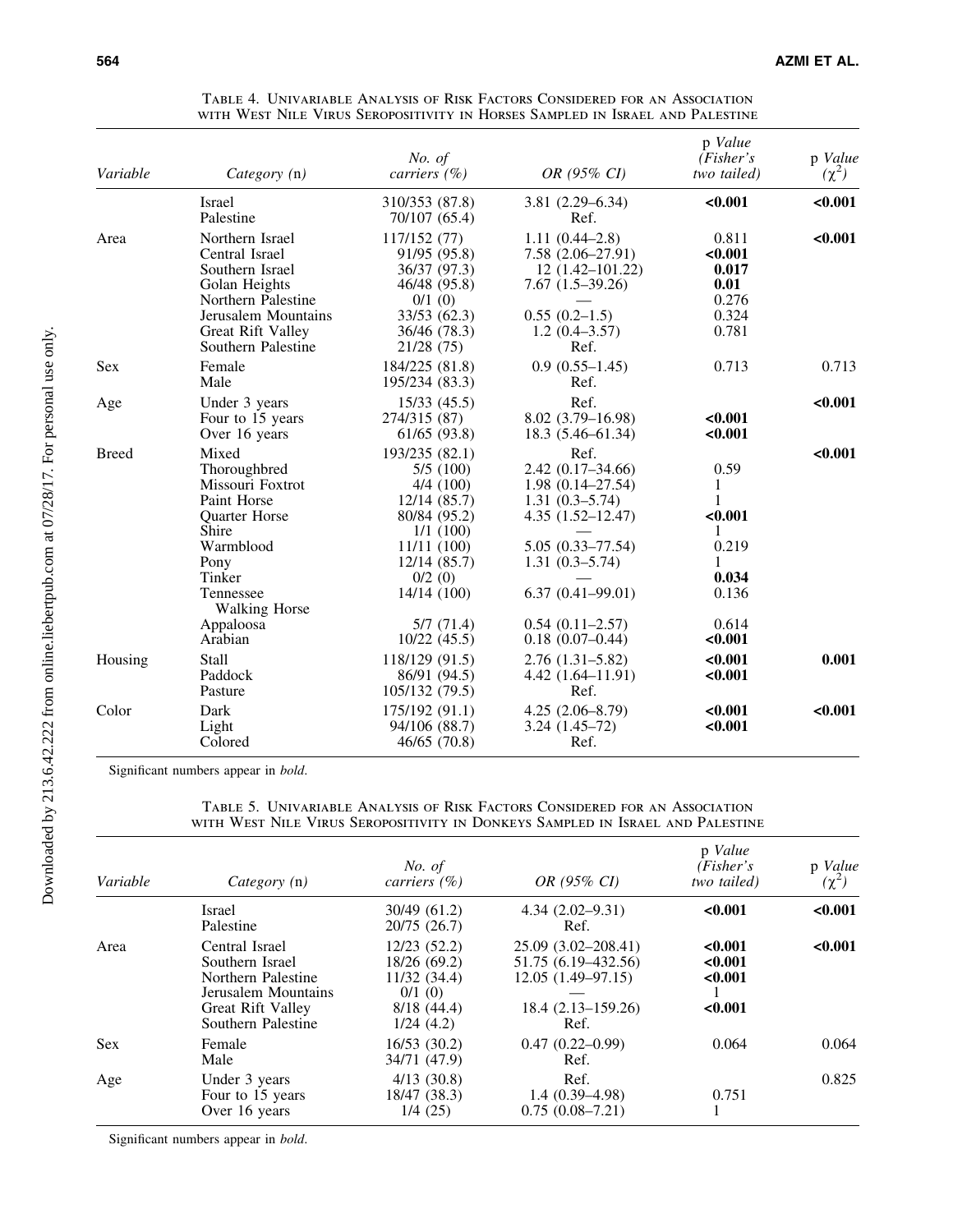| Variable        | Category<br>(n)                                       | <i>No.</i> of<br>carriers $(\% )$                                          | OR (95% CI)                                                                                        | p Value<br>(Fisher's<br>two tailed) | p Value<br>$(\chi^2)$ |
|-----------------|-------------------------------------------------------|----------------------------------------------------------------------------|----------------------------------------------------------------------------------------------------|-------------------------------------|-----------------------|
| <b>District</b> | <b>Bethlehem</b><br>Jenin<br>Jericho<br><b>Nablus</b> | 5/37(13.5)<br>1/11(9.1)<br>55/97 (56.5)<br>4/54(7.4)                       | $1.95(0.5-7.7)$<br>$1.25(0.14 - 11.33)$<br>$16.37(5.53 - 48.45)$<br>Ref.                           | 0.477<br>< 0.001                    | < 0.001               |
| <b>Species</b>  | Horse<br>Donkey<br>Mule<br>Camel<br>Goat<br>Sheep     | 28/41 (68.3)<br>10/27(37)<br>0/2(0)<br>14/35(40)<br>8/50(16)<br>6/45(13.3) | $14(4.8-40.81)$<br>$3.82(1.22 - 12.01)$<br>n/a<br>$4.33(1.47-12.76)$<br>$1.24(0.4 - 3.84)$<br>Ref. | < 0.001<br>0.038<br>0.009<br>0.778  | < 0.001               |
| <b>Sex</b>      | Female<br>Male                                        | 42/153 (27.5)<br>24/47(51.1)                                               | Ref.<br>$2.76(1.41-5.38)$                                                                          | 0.004                               | 0.003                 |

Table 6. Univariable Analysis of Risk Factors Considered for an Association with West Nile Virus Seropositivity in Various Animal Species Sampled in Palestine

Significant numbers appear in *bold*.

(Aharonson-Raz et al. 2014), which may be the result of environmental factors and the abundance of mosquitoes which are required for the transmission cycle.

Seroprevalence in horses, in this study, was significantly higher than in donkeys and mules. In recent studies from Tunisia (Bargaoui et al. 2015) and Northwest Senegal (Davoust et al. 2016), no statistically significant difference was observed between horses and donkeys. The reason for this difference in our study is not known, but since the seroprevalence among horses in Israel is very high, making it difficult to find seronegative horses, donkeys may be used as sentinels for the virus activity.

In Palestine, WNV antibodies were detected not only in equids but also in small ruminants. Unfortunately, WNV infections were not confirmed in small ruminants; therefore, it is possible that infection was caused by another *Flavivirus,* which could explain the differences in seroprevalence rates between studies. The seroprevalence in small ruminants (14.7%) and in camels (40.0%) is much higher than what was recently found in Northwest Senegal (0% in sheep, 6.9% in goats, and 0% in cattle), although high seroprevalence was found in that study in horses, in donkeys, and in dogs demonstrating viral activity (Davoust et al. 2016). It is also higher than the seroprevalence that was found in cattle and sheep in Turkey (4% in cattle, 1% in sheep); low seroprevalence was also found in ass mules (2.5%) in this study, although as in Senegal higher seroprevalence was found in other mammals (37.7% in dogs, 13.5% in horses, and 20.4% in humans) (Ozkul et al. 2006). In addition, in a serosurvey from Trinidad, antibodies to WNV were only found in horses (17.2%) and were not found in cattle, sheep, goats, and other animals (Thompson et al. 2012). Similarly, in Brazil, antibodies against WNV and against other *Flaviviruses* were not found in sheep, therefore, the authors concluded that sheep fail to develop antibodies for Brazilian *Flaviviruses*, or that they may not attract local mosquito vectors (Pauvolid-Correa et al. 2014).

The seroprevalence that was found in our study further indicate activity of the virus in Palestine and even though horses or alternative animal species (dogs, cattle, camels, etc.) do not generally develop high viremia after WNV infection, WNV infection induces antibody responses. The use of animals other than horses as sentinels was previously suggested following a serosurvey in Morocco where high seroprevalence was found in military working dogs (Durand et al. 2016). Determining seroprevalence and more importantly seroconversion in animals other than horses may be required in areas where the seroprevalence in horses is very high or where many horses are vaccinated against WNV preventing their use as sentinels for the virus activity.

Multiple factors impact the transmission and distribution of WNV. Among other drivers, weather conditions have direct and indirect influences on vector competence, on the vector population dynamic and on the virus replication rate within the mosquito (Paz 2015). Ambient temperature plays an important role in viral replication rates and transmission of WNV (Paz 2015). Above-average precipitation might lead to a higher abundance of mosquitoes and increase the potential for disease outbreaks in humans (Paz 2015). In a previous study, lower spring precipitation level was revealed during the years with increased WNV human cases and 1 year before them compared to the rest of the years, supporting the notion of association between WNV epidemics and a prior dry spring season (Aharonson-Raz et al. 2014). In this study, the two environmental factors that were found to be significantly associated with WNV exposure in the multivariable analysis for equids and specifically for horses were the mean LSTD and average altitude. Higher WNV seroprevalence was found in warmer and lower areas, which correlate with the vector preference (Paz 2015). This has an important significance in exposure prevention efforts during the years and specifically between years.

## **Conclusions**

Antibodies against WNV were found, for the first time, in several domestic animals in Palestine indicating viral activity in the past. Furthermore, seroconversion was demonstrated in three of nine seronegative horses indicating that WNV was circulating in Palestine in the summer of 2014. Control measures to prevent human infection should be implemented since it is probable that WNF in human is underdiagnosed